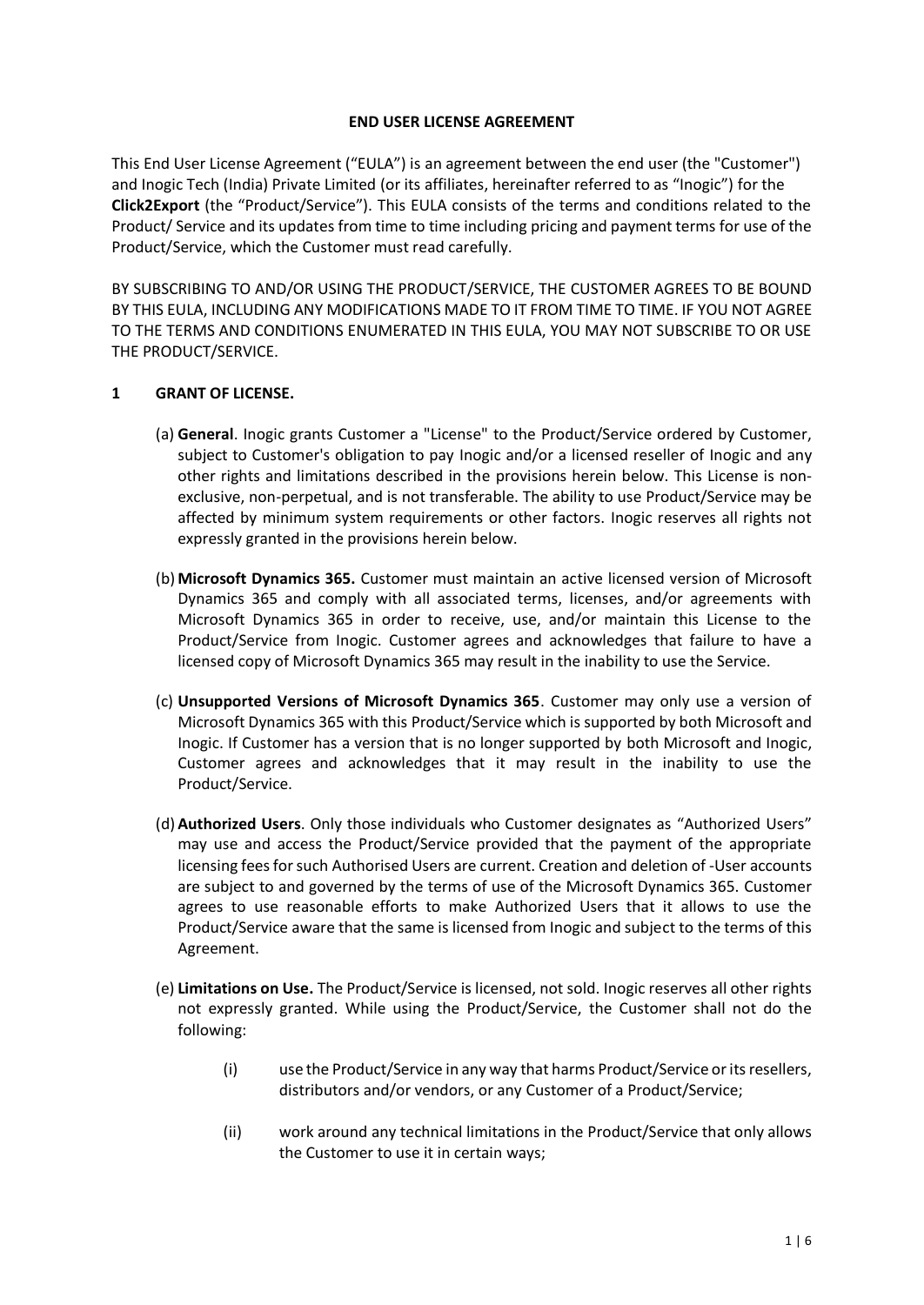- (iii) reverse engineer, decompile or disassemble the Product/Service;
- (iv) remove, minimize, block, or modify any notices of Inogic or its suppliers in the Product/Service;
- (v) use the Product/Service in any way that is against the law or to create or propagate malware;
- (vi) share, publish, distribute, or lend the Product/Service, provide the Product/Service to third parties as a stand-alone hosted solution for others to use, or transfer the Product/Service or this EULA to any third party. Evaluation versions available for download from Inogic's websites may be freely distributed.
- (vii) rent, lease, lend, resell, or host to or for third parties any Product/Service;
- (viii) use any portion of the Product/Service as a destination linked from any unsolicited bulk messages or unsolicited commercial messages ("spam");
- (ix) use any unauthorized automated process or service to access and/or use the Product/Service (such as a BOT, a spider, periodic caching of information stored by Product/Service or "meta-searching"), however, periodic automated access to the Product/Service for report creation or scheduling is permitted;
- (x) use any unauthorized means to modify or reroute, or attempt to modify or reroute, the Product/Service or work around any of the technical limitations in the service; and
- (xi) build a product or service using similar ideas, features, functions or graphics of the Product/Service.
- (xii) While using the Product/Service, the Customer shall do the following:
	- $\checkmark$  comply with all the Applicable Laws;
	- $\checkmark$  comply with any codes of conduct or other notices in writing provided by Inogic to the Customer; and
	- ✓ promptly notify Inogic if it learns of a security breach or unauthorized access related to the Product/Service.

## **2 ORDERING, SUBSCRIPTION FEE, LATE PAYMENT, TAXES AND RENEWAL**

- a) **Ordering.** The Customer shall place an order (an "Order") for each subscription ("Subscription") for the Product/Service via any means made available by Inogic and/or a licensed third-party reseller for such Order which shall state the length of time (e.g., 6 month or 12 months) of the Subscription (the "Term") and the total number of Authorized User who shall run, use or access the Product/Service..
- b) **Subscription Fee** means the amount the Customer is required to pay for the Subscription to the Product/Service, which may be billed monthly or annually. The Customer is required to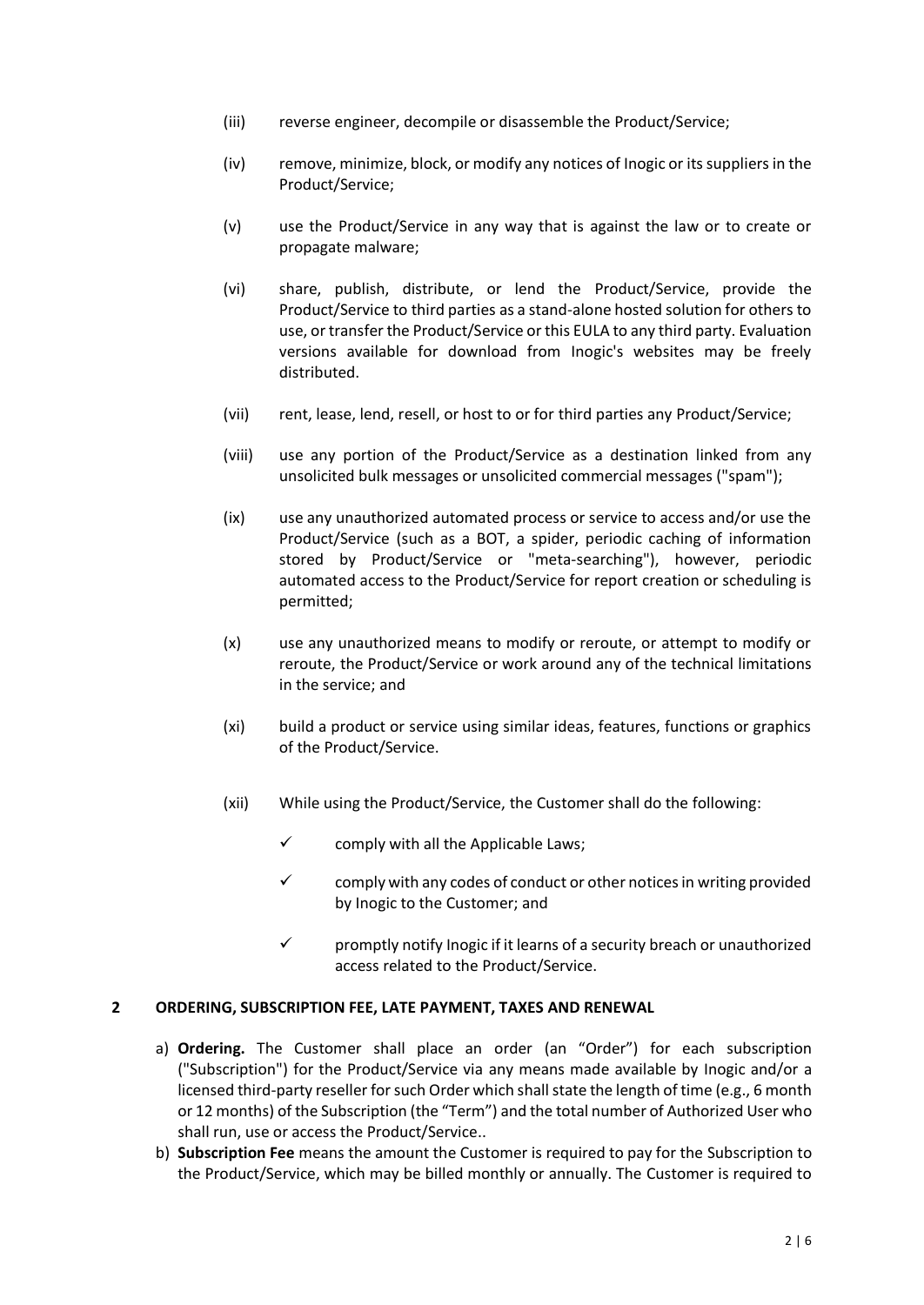pay the Subscription Fee in advance and Inogic and/or a licensed third-party reseller shall charge the Customer at one time for a Subscription. Prices for each Order is fixed at the time the Subscription is first placed and apply throughout the Term. Subscription Fees shall be payable through an online payment gateway maintained by Inogic through credit or debit cards or other modes of payment made available by Inogic. Subscription Fees may be subject to change without notice and any such revised Subscription Fees shall apply only at the time of placing a new Order or an Order for renewal of an existing Subscription. Orders once made and Subscription once received are final and unalterable and Subscription Fees, once paid, shall be non-refundable.

- c) **Renewal.** Unless this Agreement is otherwise terminated by either party or an express request from the Customer in respect of increase or decrease in the Renewal Term or number of Authorized Users prior to the expiration of any Term, the Customer's Subscription shall be automatically renewed on the day of expiration of the Term for the same Term and number of Authorized users as previously applicable subject to auto-debit of the applicable Subscription Fees from the payment mode selected by the Customer.
- d) **Taxes and Other Incidental Charges.** The Subscription Fee and rate plans shall include applicable taxes and other government levies but do not include phone and Internet access charges, wireless service and other data transmissions charges, unless stated otherwise. The Customer is responsible for all such incidental charges and any taxes thereon that the Customer is legally obligated to pay.

#### **3 LIMITED DATA COLLECTION BY INOGIC.**

The Customer acknowledges and agrees that Inogic may collect and use personal information (including name, e-mail and/or phone number) of the Customer or the Authorized User(s) gathered in any manner including during the registration process for issuance of license(s) for the Product/ Services. Inogic may also use this information to provide notices to the Customer/ Authorized User(s) which may be of use and/or interest. The Customer shall have the right to get its personal data and that of its Authorized User(s) transcribed and/or removed entirely from Inogic system. Apart from the aforesaid collection of personal information, Inogic does not collect any other Customer information or data including but not limited to information or data about the usage of the Product/ Service; and/or any communication with third party applications and/or any troubleshooting data.

#### **4 COMPLIANCE & AUDIT**

During the Term of any Subscription and for three years thereafter, Customer must keep all usual and proper records relating to the Subscription and Customer's use of the Product/Service under this agreement. Inogic may request that customer conduct an internal audit of all services in use throughout Customer's organization, comparing the number of user licenses in use to the number of user licenses issued to and/or paid for by customer. By requesting an audit, Inogic does not waive its rights to enforce this Agreement or to protect Inogic's intellectual property by any other means permitted by law. If verification or self-audit reveals any unlicensed use, Customer must promptly order sufficient licenses to cover its past and present use. If material unlicensed use is found, Customer must reimburse Inogic for the costs Inogic has incurred in verification and also purchase the necessary additional licenses at prevailing prices within 30 days.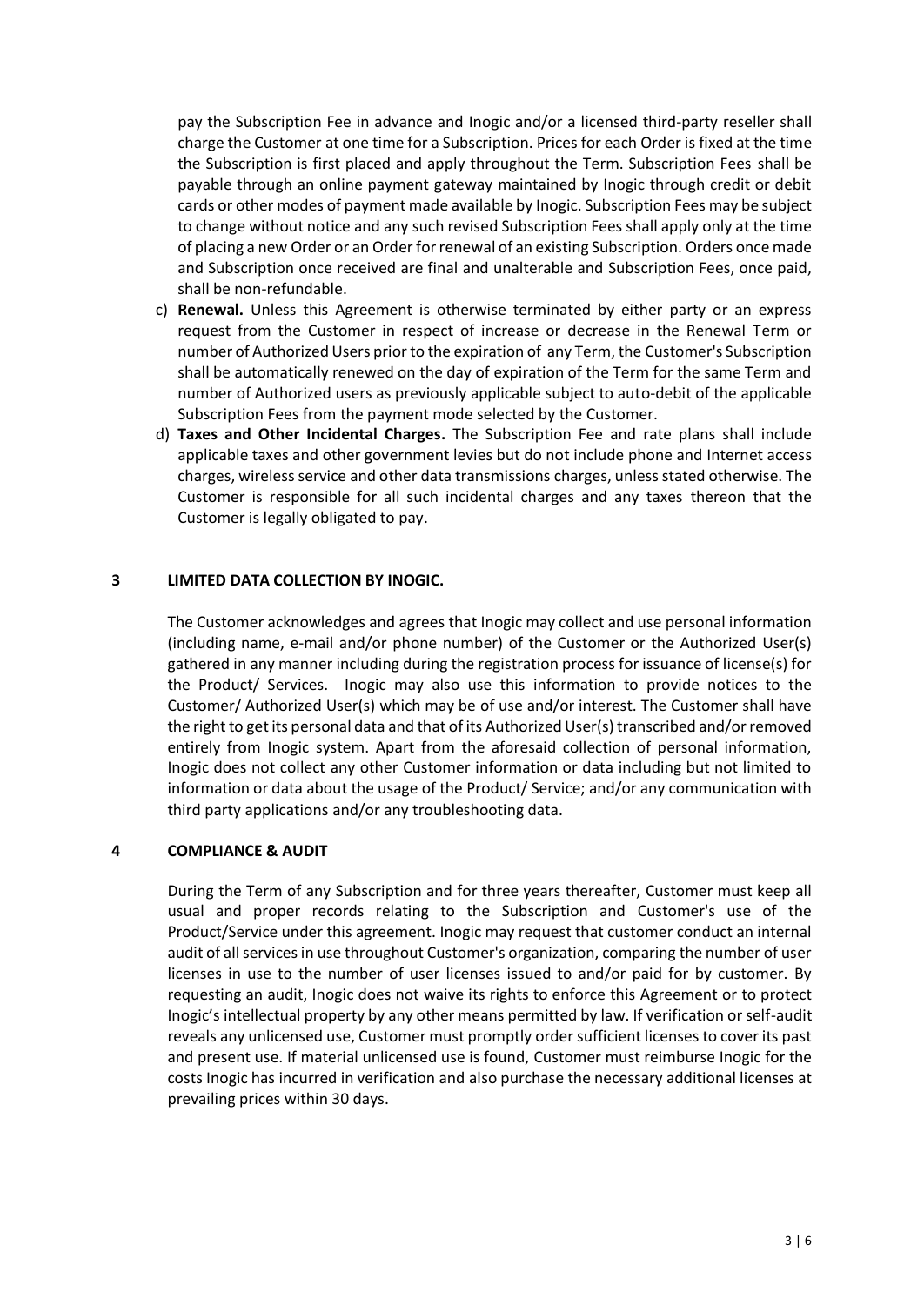## **5 COPYRIGHT**

All title, including but not limited to copyright, in and to the Product/Service and any copies thereof are owned by Inogic or its suppliers. All title and Intellectual Property Rights in and to the content which may be accessed through use of the Product/Service is the property of the respective content owner and may be protected by applicable copyright or other intellectual property laws. This EULA grants no rights to the Customer to use such content. All rights not expressly granted are reserved by Inogic.

## **6 SUPPORT SERVICES**

Inogic may provide the Customer with support services related to the Product/Service. Any supplemental software code provided to the Customer as part of the support services shall be considered part of the Product/Service and subject to the terms and conditions of this EULA.

# **7 UPDATES**

The software may periodically check for updates and download and install them for the Customer. The Customer may obtain updates only from Inogic or authorized sources. The Customer agrees to receive these automatic updates without any additional notice. Updates may not include or support all existing software features, services, or peripheral devices.

#### **8 WARRANTY**

Inogic expressly disclaims any warranty for the Product/Service. The Product/Service is provided 'As Is' without any express or implied warranty of any kind, including but not limited to any warranties of merchantability, non-infringement, or fitness of a particular purpose. Inogic does not warrant or assume responsibility for the accuracy or completeness of any information, text, graphics, links or other items contained within the Product/Service. Inogic makes no warranties respecting any harm that may be caused by the transmission of a computer virus, or other such computer program. Inogic further expressly disclaims any warranty or representation to authorized Customers or to any third party.

### **9 LIMITATION OF LIABILITY**

In no event shall Inogic be liable for any damages (including, without limitation, lost profits, business interruption, or lost information) rising out of Customers' use of or inability to use the Product/Service, even if Inogic has been advised of the possibility of such damages. In no event will Inogic be liable for loss of data or for indirect, special, incidental, consequential (including lost profit), or other damages based in contract, tort or otherwise. Inogic shall have no liability with respect to the content of the Product/Service or any part thereof, including but not limited to errors or omissions contained therein, libel, infringements of rights of publicity, privacy, trademark rights, business interruption, personal injury, loss of privacy, moral rights or the disclosure of confidential information. Notwithstanding anything contained in this Agreement and to the extent permitted by applicable law, the liability of Inogic towards Customer arising under this Agreement is limited to direct damages and under no circumstances be more than the amount Customer paid Inogic paid for the Product/ Service.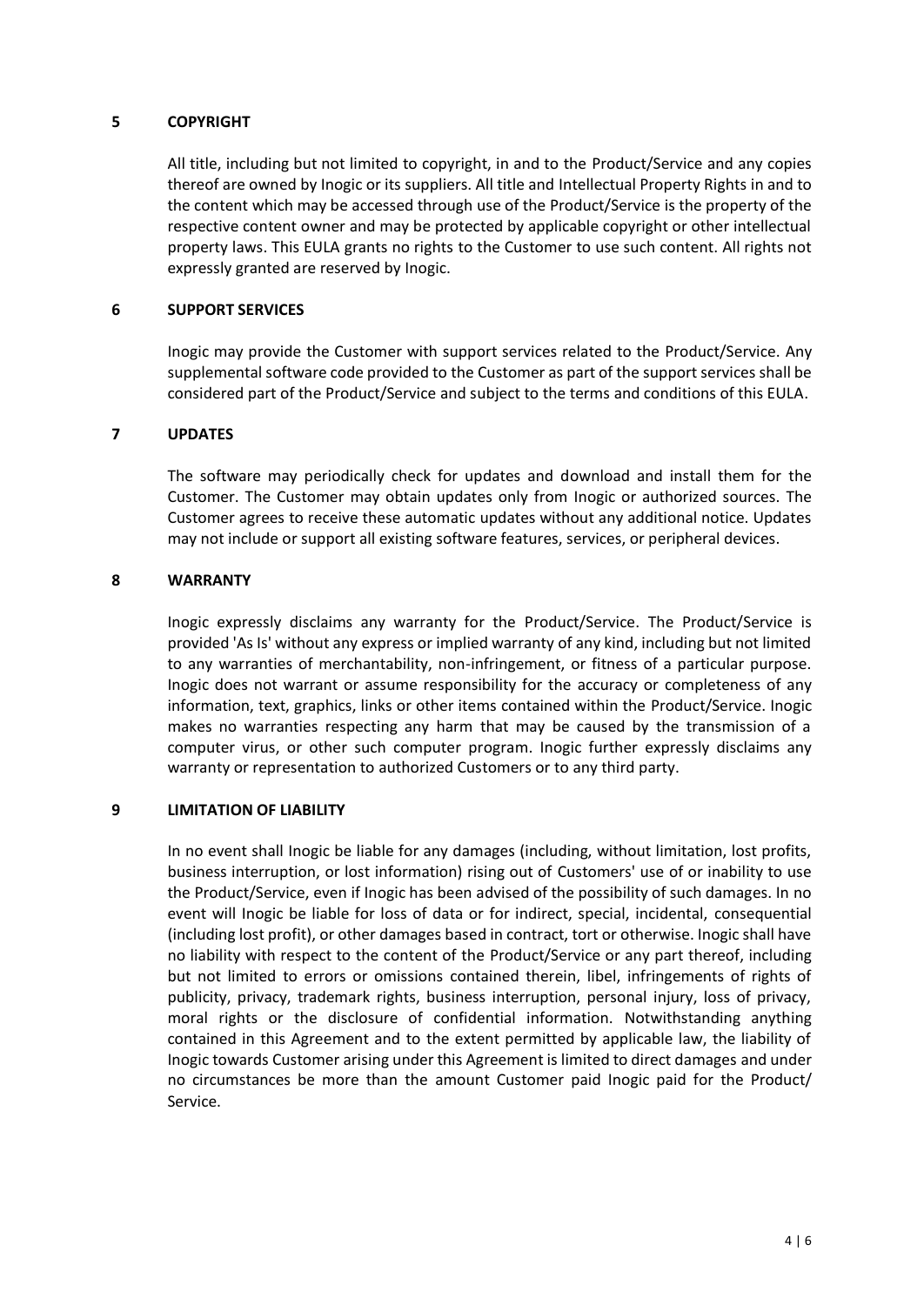### **10 TERMINATION**

- a) Termination by Inogic. Inogic may cancel or suspend Customer's use of the Product/Service or a portion thereof at any time if Customer violates the terms of this Agreement, or if Inogic believes that Customer's use of the Product/Service represents a direct or indirect threat to its network function or integrity or anyone else's use of the Product/Service, or if Inogic is otherwise required by law to do so. Upon notification by Inogic of any such cancellation or suspension, Customer's right to use the Product/Service will stop immediately. Cancellation or suspension of the Product/Service for Customer's violation of the terms of this Agreement shall not entitle the Customer for any refund of any Subscription fees paid for the applicable Term.
- b) Termination by Customer. Customer may terminate a Subscription or reduce the number of User Licenses at any time during its Term provided that Customer shall not be entitled to any refund on account of such termination or reduction.
- c) Effect of Termination. Upon termination or cancellation of the Product/Service by either party for any reason, the Customer is required to forthwith uninstall, remove and/or delete destroy all copies of the Product/Service in the Customer's possession and all of its component parts.
- d) Waiver of Rights and Obligations. To the extent necessary to implement the termination of this Agreement, each party waives any right and obligation under any applicable law or regulation to request or obtain intervention of the courts to terminate this Agreement.
- e) No Liability for Deletion of Data. Customer acknowledges that, other than as expressly described in these terms, should any data that is owned by Customer be provided to Inogic, Inogic will have no obligation to continue to hold, export or return Customer's data. Customer acknowledges that Inogic will have no liability whatsoever for deletion of data pursuant to these terms.

## **11 FORCE MAJEURE**

Neither party will be liable for any failure in performance due to causes beyond either party's reasonable control such as fire, explosion, earthquake, flood, severe storms, embargo, acts of civil or military authority, war, terrorism including cyber terrorism, pandemic, epidemic and act of god. This clause will not, however, apply to Customer's payment obligations under this EULA.

# **12 DISPUTE RESOLUTION**

Any dispute arising out of or in connection with this ToU shall be referred to Arbitration as per the fast track procedure laid down under section 29B of the Arbitration and Conciliation Act, 1996 (as amended in 2015). The Parties mutually agree and appoint Mr. Gouri Shankar Jha, designated as Vice President, Hexaware Technologies Limited, holding Indian passport R4674155, to act as the sole arbitrator, whose decision shall be final and binding on the Parties. The seat of the arbitration shall be the city of Mumbai in the state of Maharashtra, India. The language to be used in the arbitral proceedings shall be English.

## **13 JURISDICTION**

In the event of any dispute arising out of or in connection with this EULA, the courts of Mumbai